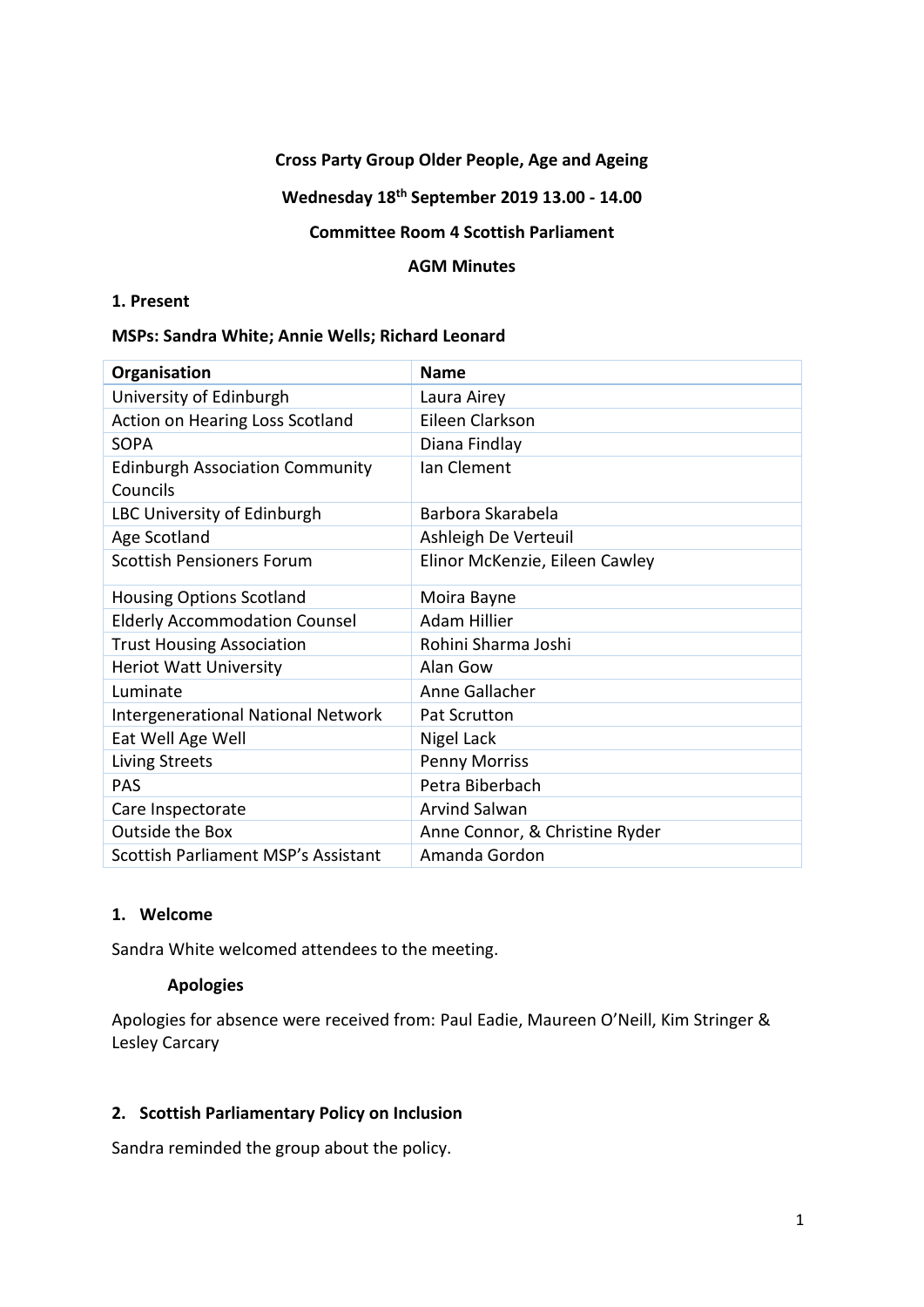# **3. Appointment of Office Bearers**

Richard Leonard overseen the appointment of the office bearers. Sandra White MSP was elected as the chair, Annie Wells elected as the vice chair, Amanda Gordon elected as the treasurer and Outside the Box was elected to undertake secretariat of the Group.

### **4. Note of previous meeting**

The minutes of the CPG on Older People, Age and Ageing meeting held on the 12<sup>th</sup> June 2019 were accepted as accurate.

### **5. Matters Arising**

No matters arising were noted.

### **6. Requests for Membership to Group**

The following organisations were accepted as members:

- Eat Well, Age Well
- Life Care Vintage Vibes
- Living Streets Scotland
- Association of British Insurers
- Vegetarian for Life
- Scottish Association of Social Work
- Royal Voluntary Service
- Scottish Ambulance Service

Sandra clarified that all community groups are welcome to come along to the Cross Party Group meetings, she is going to clarify with the clerks of the Parliament about community council representatives.

### **7. Topics for Meetings in 2018-19 session**

December – Brian Slater will be giving an update on the progress of the Health & Social Care Integration.

March - Eat Well, Age Well will present about malnutrition

June – the subject will be Ethnic Minorities.

Other suggestions included: Visually impairment and Elder abuse which could link into a campaign starting soon about CCTV in care homes.

#### **8. AOCB**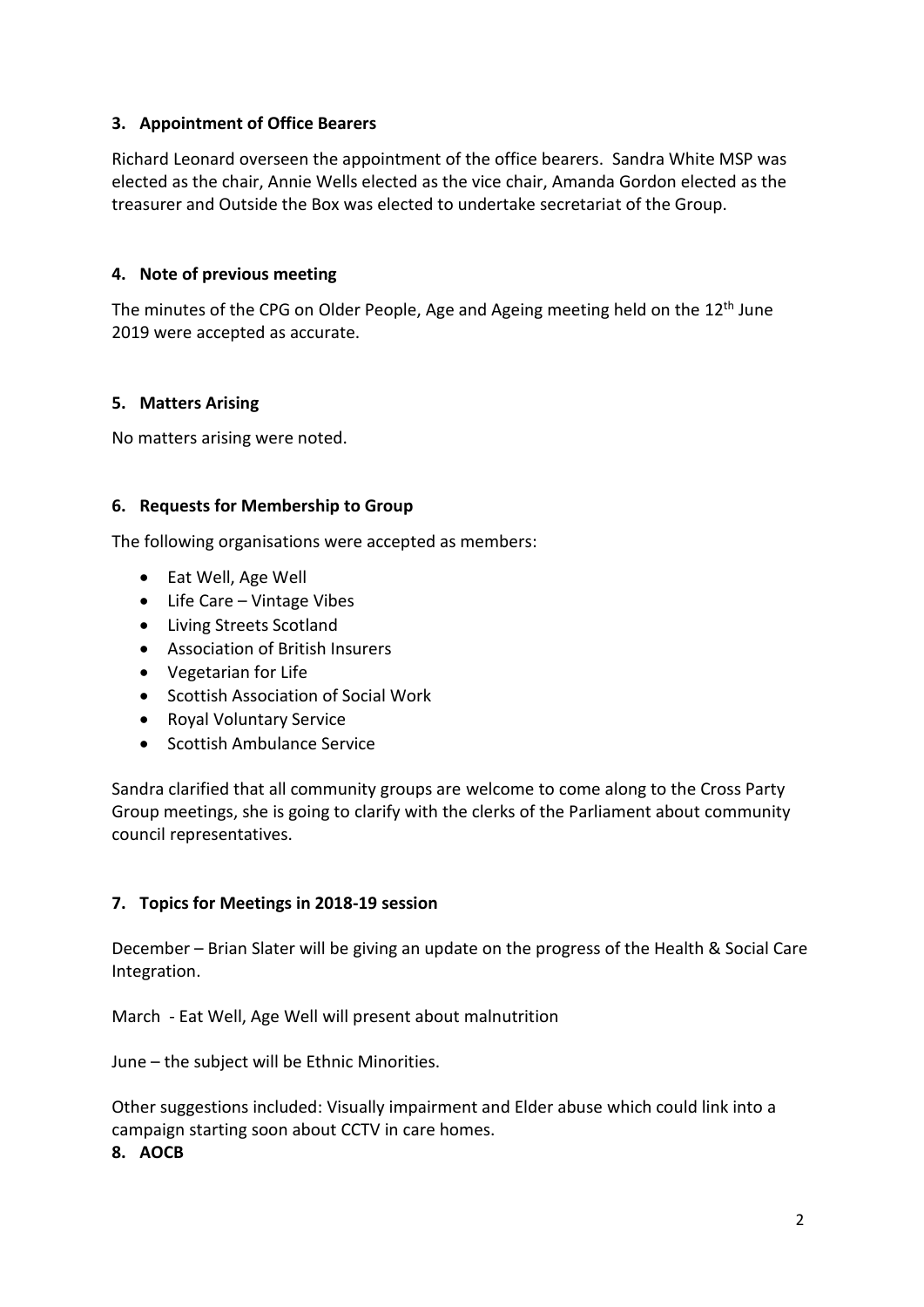Eileen Cawley from Scottish Pensioners Forum raised prescription delivery charges from Boots, she has been hearing of instances where people are putting in a prescription over the counter, the drug has not been available but to have it delivered to home it will cost £5. Sandra explained that a motion has already been put forward in the parliament on this topic and that she intends to ask a question.

Anne Gallacher from Luminate spoke about a new project they have which is Dementia Inclusive Choirs which is about supporting people to be part of their community choir for longer. They are also working with National Theatre of Scotland to engage with LGBTI+ community.

Nigel Lack from Eat Well, Age Well reminded the group that the week beginning  $14<sup>th</sup>$ October is Malnutrition Awareness week and that they have an event in Stirling.

# **9. Presentation**

Adam Hillier, Deputy Chief Executive, Elderly Accommodation Counsel (EAC) and Moira Bayne, Chief Executive Officer, Housing Options Scotland (HOS) spoke about Housing Options for Older People (HOOP) in Scotland.

Adam & Moira started by giving a little bit of background to EAC & HOS before moving on to explain HOOP. HOOP is a 'self help' information tool that helps older people to think about their house and how they live in it, a bit like a 'housing MOT'! It asks people to identify issues they are having with their house, then suggests possible improvements, details of local services, further reading & care house & sheltered housing options in the area. EAC & HOS received funding in 2018 to develop a Scottish HOOP, Aberdeenshire & Edinburgh are the 2 pilot areas for Scotland. The tool can be accessed online at hoop.eac.org.uk

As well as the online tool leaflets and guides have also been produced along with a video which introduces HOOP in Scotland https://www.youtube.com/watch?v=uJ\_0CwHa0y8

How HOOP works is that people complete the online questionnaire, fill in the leaflet or contact HOS directly, around 90% of people who use the online tool find the information they require. The tool allows users to save their sessions and return to them at a later point, allowing for ongoing reflection and action planning. If requested after submitting the form the person will get either a call or email from EAC.

If HOS has been called directly 1 to 1 advice can be given with a HOS Options Broker. HOS Brokers offer a casework service, working with people until they reach their desired outcome or are no longer required.

Adam and Moira then spoke about some of the achievements they have made in the last 12 months including:

• The housing options broker from Housing Options Scotland has provided advice and information to **133 people** over 55.